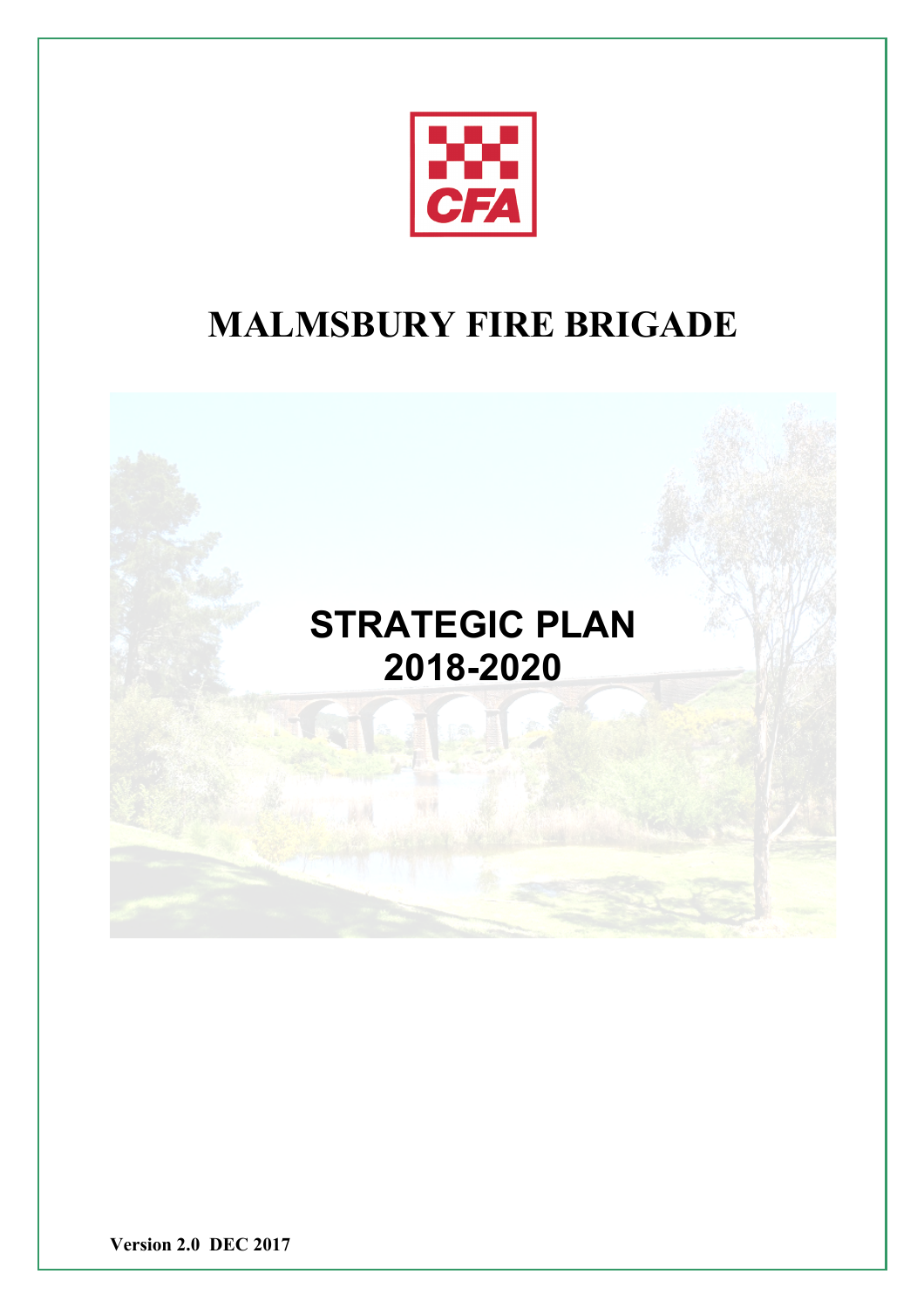### **Our Vision**

Malmsbury Fire Brigade is a volunteer and community-based fire and emergency services organisation. Our vision is to work together with our community to build resilience and keep them safe from fire and other emergencies.

## **Our Mission**

To protect lives and property.

## **Our Values**

As we evolve to remain a modern and progressive brigade, it's our core values that anchor and guide us. They are practical behaviours that reflect how we all want to be treated.

- We put **Safety** first
- We **Respect** each other
- We act with **Integrity**
- We work **Together** as one
- We are **Adaptive** and agile

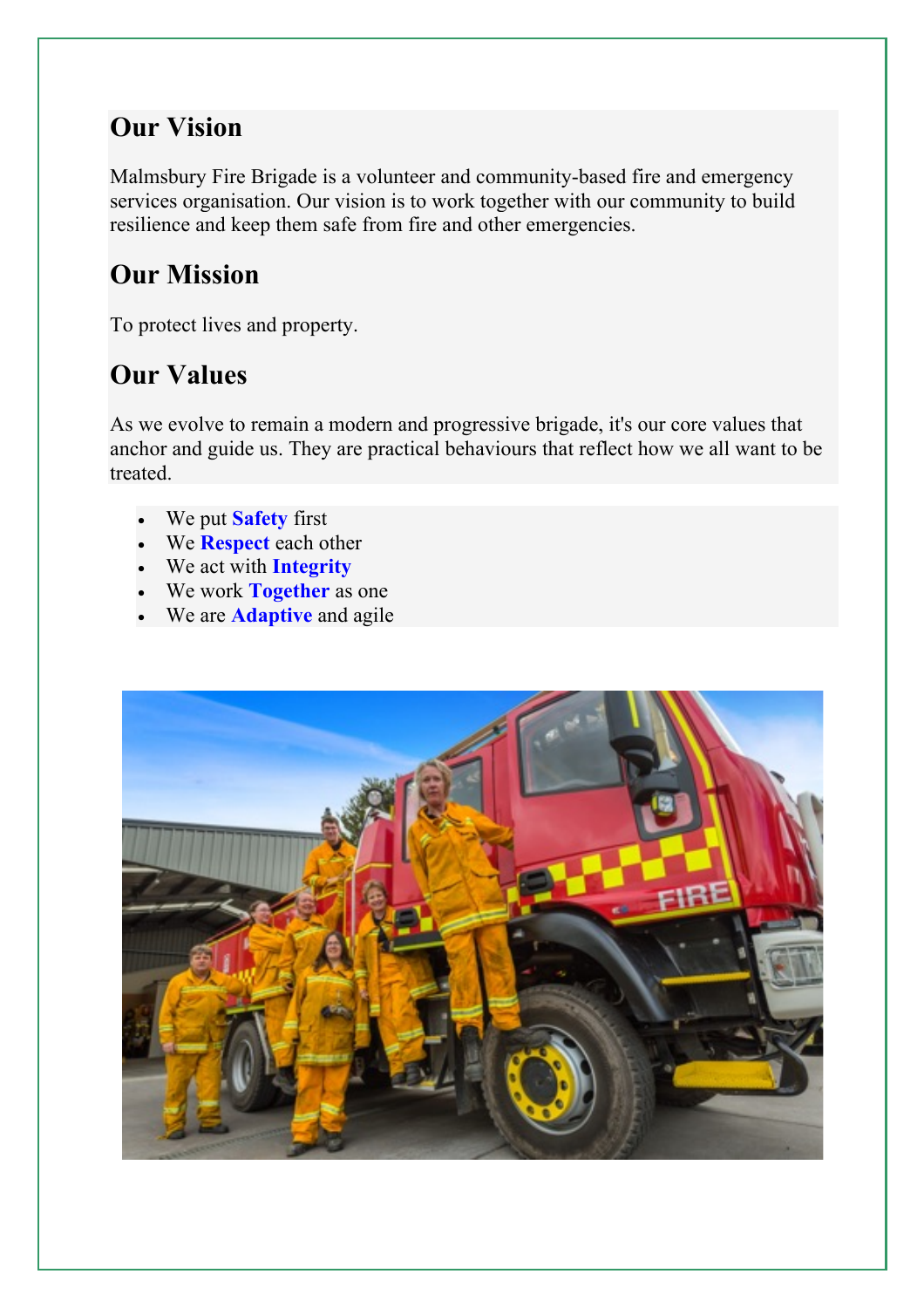#### **COMMUNITY MALMSBURY FIRE BRIGADE WILL WORK IN PARTNERSHIP WITH OUR COMMUNITY TO BUILD RESILIENCE AND TO KEEP THEM SAFE**

**Engaging With the Community and Building Resilience.** The brigade will build effective relationships with key stakeholders in the community and ensure there are opportunities to interact and educate the community wherever possible.

Key initiatives include:

- o Procuring variable messaging board (Trailer) for community messaging
- o Giving presentations to community meetings and groups (EG: Senior Citizens, Historical Society, Traders groups)
- o Hosting 1 "Fire Ready" meeting per year
- o Hosting 1 "Fire Safety in the Home" meeting per year
- o Participation (with focus on community education) at community celebrations (EG Malmsbury Fayre and Show & Shine)
- o Article in the bi- monthly "Malmsbury Mail"
- o Use of Social Media, including Instagram, Facebook and **Twitter**
- o Maintenance of an effective brigade Website at www.malmsburycfa.com.au

**Identifying and Mitigating Risk**. The Brigade will work with the community and authorities to identify local risks and develop and implement local initiatives to mitigate these risks.

- o Installing back-up power generator at station. This will enable station to operate during power outages and can be a focal point for community to aid in response and recovery phases of emergencies
- o Participation on "Fire Prevention" committees
- o Regular visits to local "Fireguard" groups
- o Annual evaluation of local fire risks
- o Annual preparation of "Fire Prevention Plan"
- o Responding to risks identified by the community
- o Pre-Incident plans for all risk facilities, including schools, shopping strip and Youth Justice Centre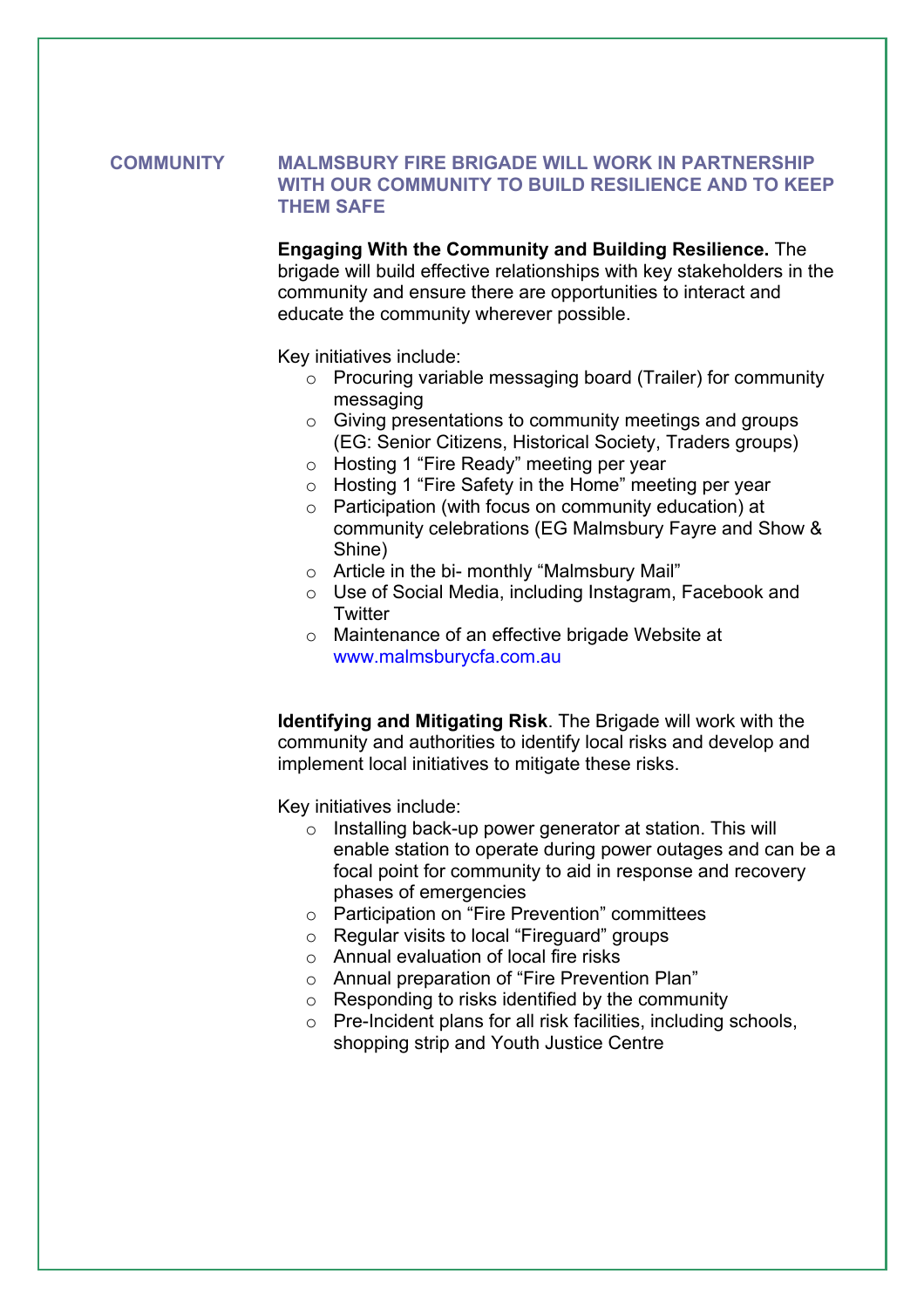

#### **PEOPLE MALMSBURY FIRE BRIGADE WILL CONTINUE TO BUILD AND SUPPORT A MEMBERSHIP BASE THAT IS COMMUNITY FOCUSSED AND APPROPRIATELY SKILLED**

**Recruitment.** The brigade will continue to focus on recruiting and retaining members with a diverse range of skills and availability**.**

Key Initiatives include:

- o Developing and implementing brigade recruitment strategy targeting daytime responders, females, minority groups and youth
- o Yearly article in local paper
- o Recruitment details in "Malmsbury Mail"
- o Youth engagement program
- o Recruitment mail out yearly
- o Member recognition program
- o Improving weekday day-time availability

**Skills.** The Brigade will build on skills base and education of members appropriate to Brigade risk profile.

- o Establishing an "IT Hub" at the station that can be used by members for on-line learning, member restricted personal use and to assist in response and recovery phases of emergencies.
- o Ensuring "Safety First" principles are built into all brigade training, scenarios and education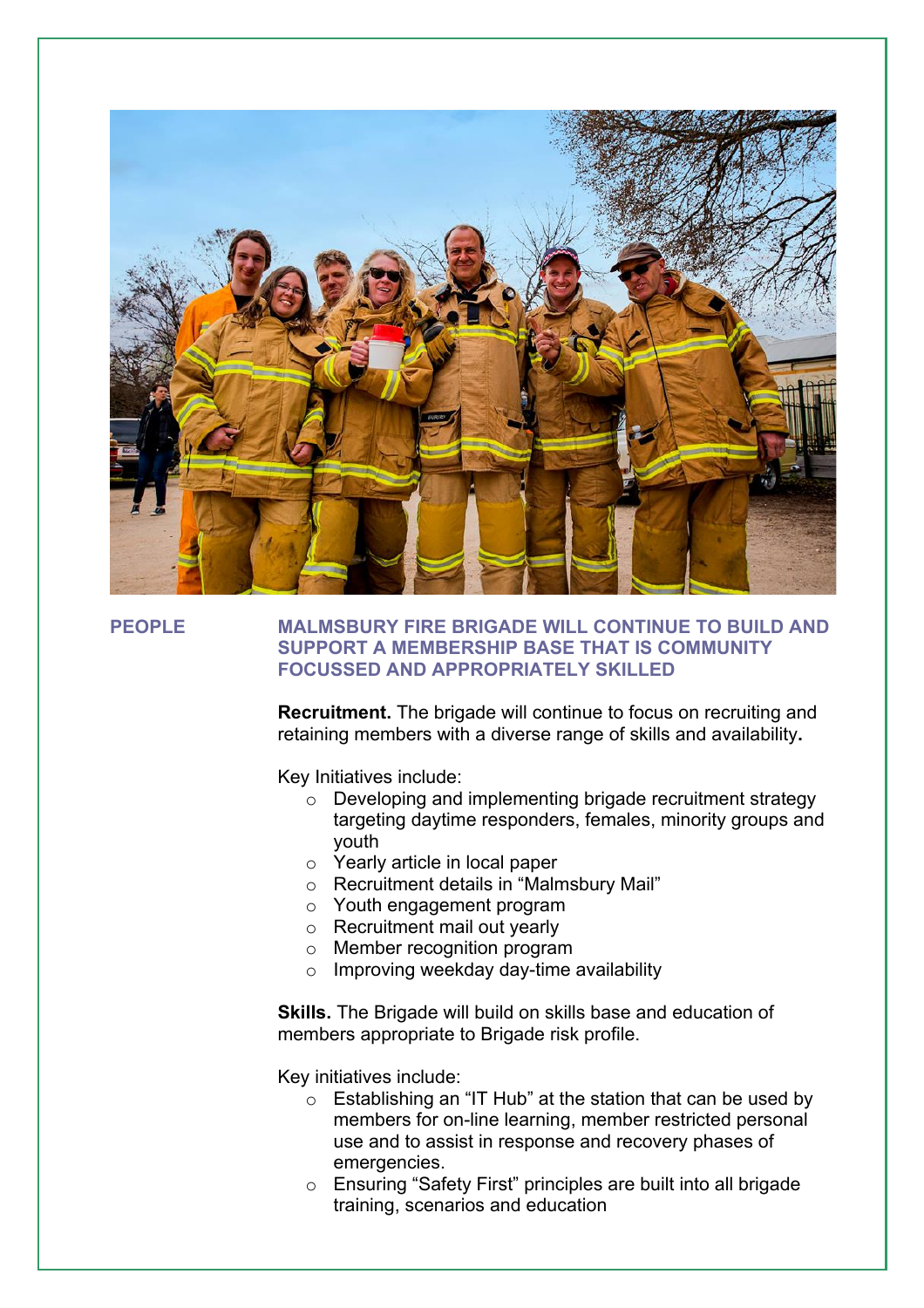- o Weekly training sessions
- o Pre-Season (Bushfire and House Fire) mandatory skills practice
- o Mapping training plan against risk profile
- o Undertaking a yearly Training Needs Analysis
- o Developing personal training and development plans for members who request one
- o Building good relationships with key CFA Training and Development staff
- o Develop and implement an informal mentoring program for new Crew Leaders

**Behaviour and Values.** The Brigade will build on reinforcing member adherence to principles espoused in the Volunteer Charter, the CFA Fire Star and the Volunteer Code of Conduct.

Key initiatives include:

- o Developing and implementing a brigade "Diversity and Inclusion" plan
- o Engaging with members regularly in relation to expected values and behavior
- o Twice yearly sessions by Brigade Sustainment Team
- o Dealing with issues promptly and effectively
- o Ensuring officers model appropriate behavior and values

**Supporting Our Members.** The Brigade will continue to support our members where required.

- o Ensuring "Peer Support" information is visible and available in the station
- o Maintaining VFBV membership and access to support fund
- o Officers Intervening where appropriate to offer appropriate support where needed
- o Conducting "After Action Reviews" after each incident and facilitated "De-Briefing" after critical incidents
- o Identify and develop future brigade leaders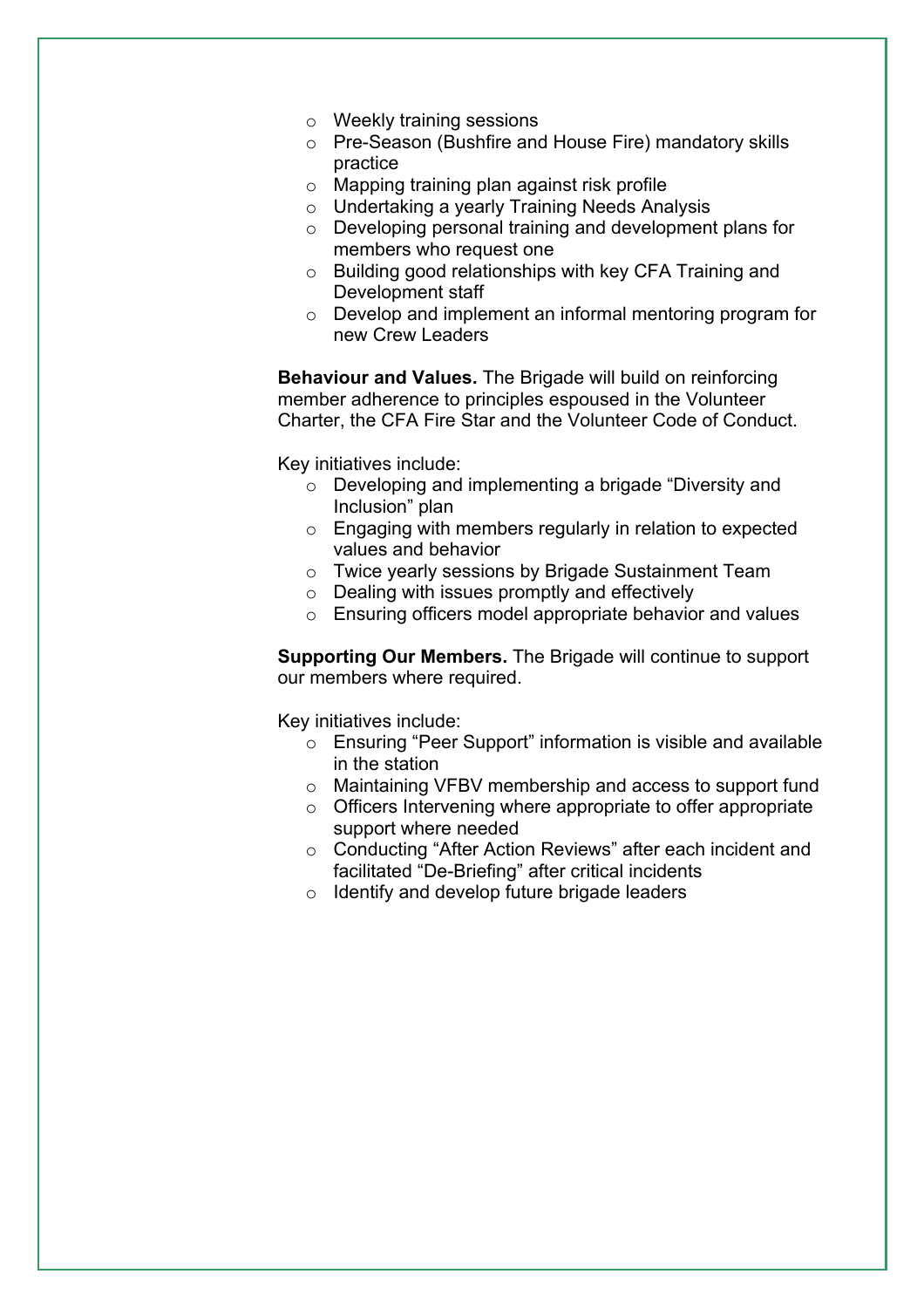

### **CAPABILITY THE BRIGADE WILL BUILD ON ITS CAPABILITY AND OPERATIONAL READINESS BY ADDING TO ITS APPLIANCE AND EQUIPMENT, "TRAINING TO FIGHT" AND WORKING IN PARTNERSHIP WITH NEIGHBOURING BRIGADES AND THE GROUP**

**Equipment and Appliances.** The Brigade will enhance its wildfire and structural capability through initiatives to improve our appliance and equipment profile.

Key initiatives include:

o Confirming second, new, firefighting appliance for brigade

**"Training to Fight".** The Brigade will continue with scenario based training and practice focussed on both wildfire, structural and incident control skill development.

Key initiatives include:

- o Conducting a yearly "major exercise" focussed on higher risks
- o Conducting weekly training nights
- o Conducting regular Sunday morning sessions practicing core skills
- o Participating in group and district exercises

**Working with neighbouring brigades and the group.** The brigade will work collaboratively with key neighbouring brigades and the Kyneton Group.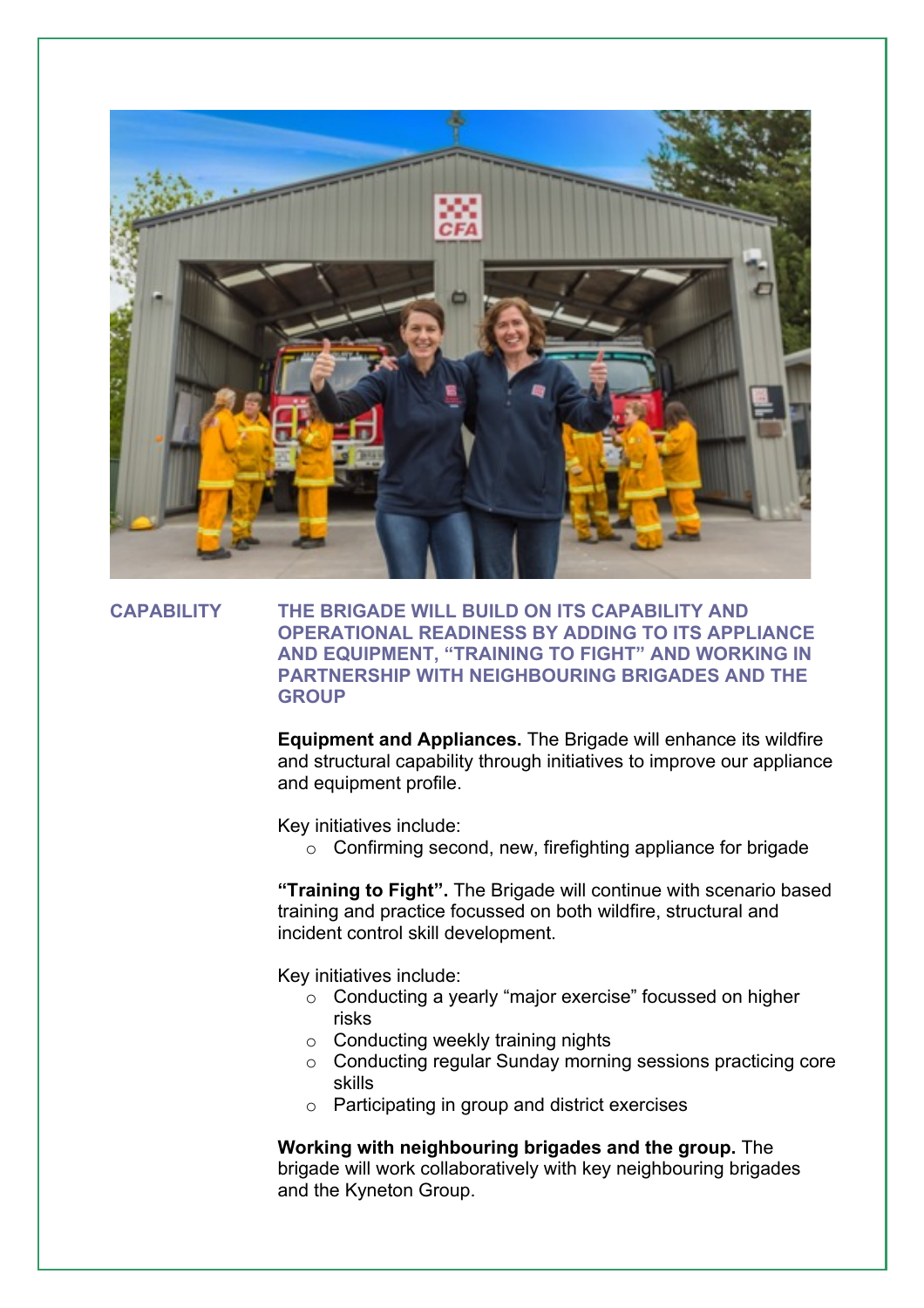Key initiatives include:

- o Joint training sessions with neighbouring brigades
- o Cross crewing where possible
- o Assisting Group in development of joint exercises and training
- o Yearly joint brigades social event



#### **BUSINESS THE BRIGADE WILL BUILD ON AND IMPROVE ITS GOVERNANACE AND ACCOUNTABILITY, PLANNING, SECRETARIAT AND FINANCIAL MANAGEMENT PERFORMANCE**

**Governance and Accountability, Secretariat and Financial Management.** The Brigade will continue to build on its transparency to brigade members and the district. We will put in place, and support, mechanisms to ensure due process and effective governance.

- o Adherence to "Brigade Standing Orders" and CFA procedures
- o Running effective meetings with agenda and minutes
- o Regularly reporting to members via e-mail, face-book and meetings on key issues
- o Maintaining effective financial management and reporting including fundraising plan